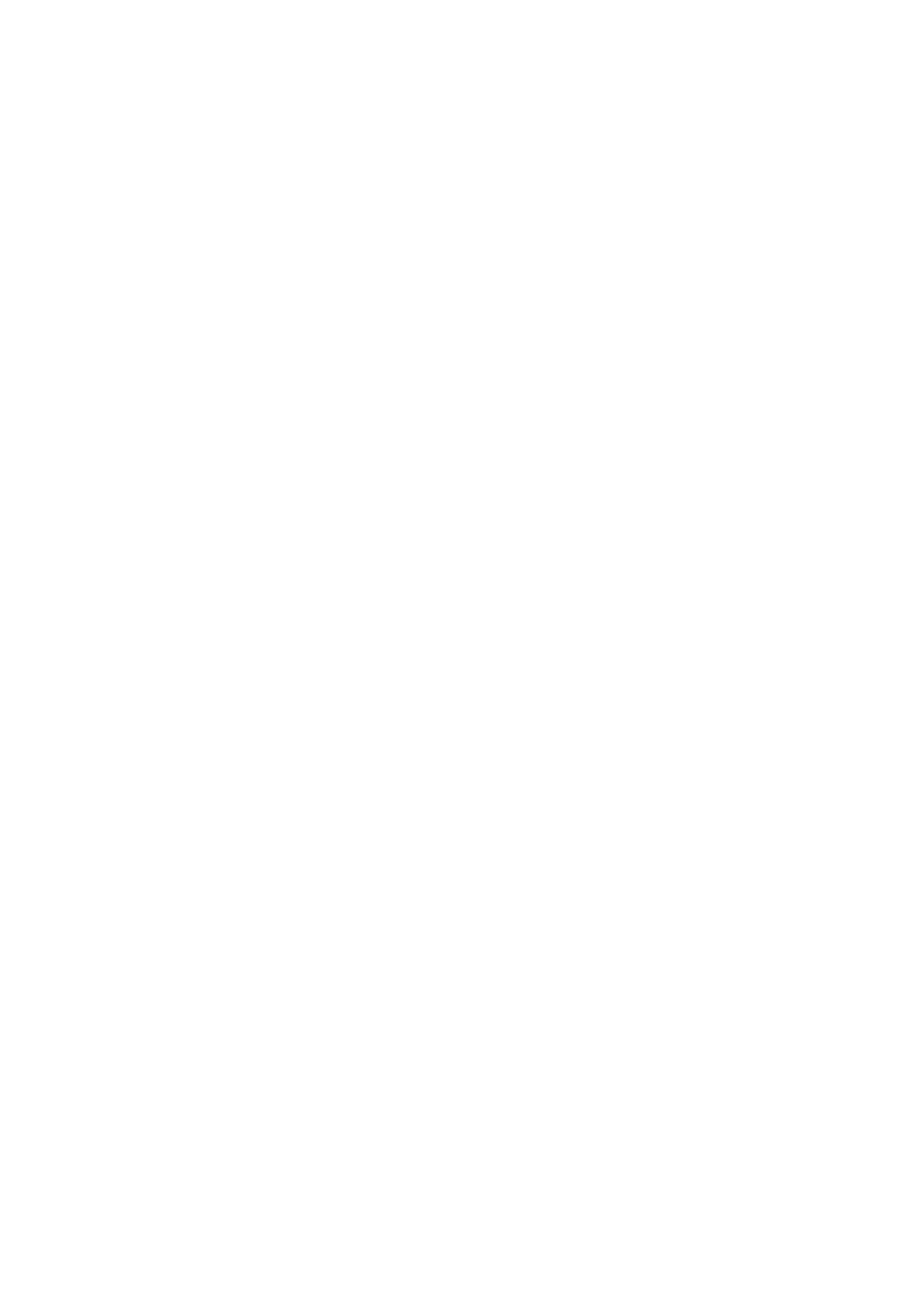### **ELECTROTECHNOLOGY**

**Attempt SIX questions only.**

**All questions carry equal marks.**

**Marks for each part question are shown in brackets.**

1. Fig Q1 shows a ring main distributor fed at one point at 440 volts. The distances between the various loads are given in metres and the twin cable has a *go and return* resistance of 0.02 Ω per 100 metres.

Determine EACH of the following:

- (a) the current in the cable between the 30A and 70 A loads; (8)
- (b) the lowest p.d. across any of the loads; (4)
- (c) the total power loss in the distributor.



Fig Q1

(4)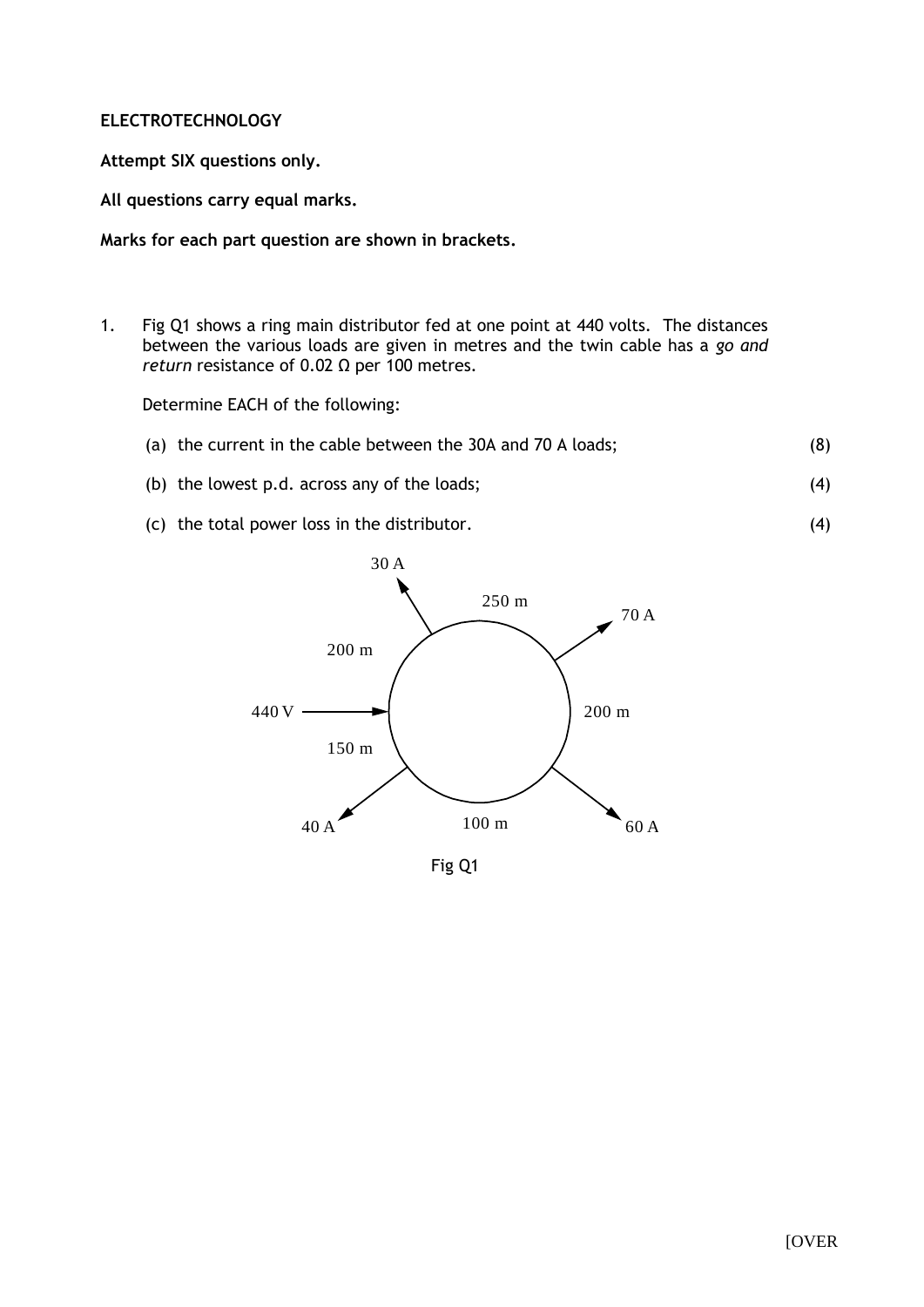2. A capacitor of 200 µF is charged from a 120 volt d.c. supply via a 100 kΩ resistor.

Determine EACH of the following:

| (a) the time taken for the p.d. across the capacitor to reach 80 volts;                                                                        | (4) |
|------------------------------------------------------------------------------------------------------------------------------------------------|-----|
| (b) the charge on the capacitor at this time.                                                                                                  | (4) |
| If the capacitor is now disconnected from the supply and joined to another,<br>uncharged, capacitor of 100 µF determine EACH of the following: |     |
| $(c)$ the final p.d. across the pair of capacitors;                                                                                            | (4) |
| (d) the energy stored by the pair of capacitors.                                                                                               | (4) |
|                                                                                                                                                |     |

3. Fig Q3 shows a simple voltage regulator circuit designed to provide a stable 15 V d.c. output from an unregulated supply which can vary between 20 V and 30 V. The Zener diode has a breakdown potential of 15 V and the slope resistance when conducting is 1  $Ω$ . It requires a minimum reverse current of 1 mA for satisfactory regulation.

Determine EACH of the following:

- (a) the minimum value of the series resistor 'R' if the Zener diode does not exceed its power rating of 3 W;
- (b) the regulated output voltage when the input voltage is 20 V. and the load current is 30 mA;

(6)

(4)

(c) the maximum permissible output current for satisfactory regulation when the input voltage is 30 V. (6)



Fig Q3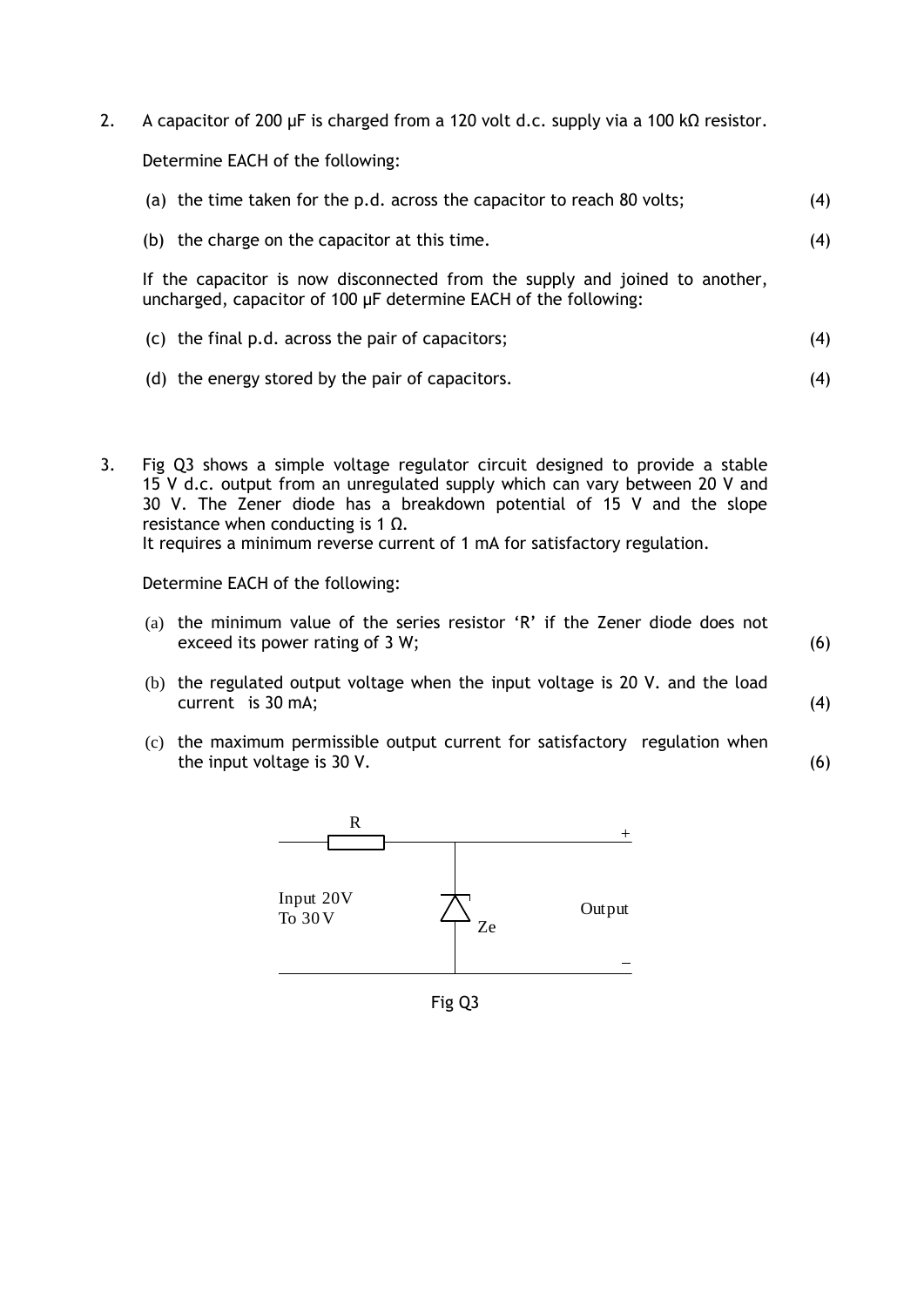4. A coil possessing resistance and inductance is connected to a 120 V variable frequency supply. When the frequency is 50 Hz the current is 4A and when the frequency is raised to 100 Hz the current falls to 3 A.

Determine EACH of the following:

| (a) the resistance of the coil;                 | (6) |
|-------------------------------------------------|-----|
| (b) the inductance of the coil;                 | (6) |
| (c) the power factor of the coil at 50 Hz;      | (Z) |
| (d) the power dissipated by the coil at 100 Hz. |     |

- 5. Three identical coils are delta connected to a 3ph 440 V 60 Hz supply and consume a total power of 9 kW at a power factor of 0.8 lag.
	- (a) determine the resistance and inductance of EACH coil. (6)

The three coils are now connected in star to the same supply.

Determine EACH of the following:

| (b) the line currents if one coil is short circuited; |     |
|-------------------------------------------------------|-----|
| (c) the line currents if one coil is open circuited.  | (5) |

6. A 3ph, 440 V, 60 Hz 8 pole induction motor drives a load of 7 kW and runs at 14.4 rev/min. The power factor is 0.8 lag. The stator loss is 0.6 kW and the rotational losses (windage and friction) are 0.4 kW.

Calculate EACH of the following:

| $(a)$ the slip;                         | (4) |
|-----------------------------------------|-----|
| (b) the frequency of the rotor $e.m.f;$ | (2) |
| (c) the input power to the motor;       | (6) |
| (d) the line current.                   |     |